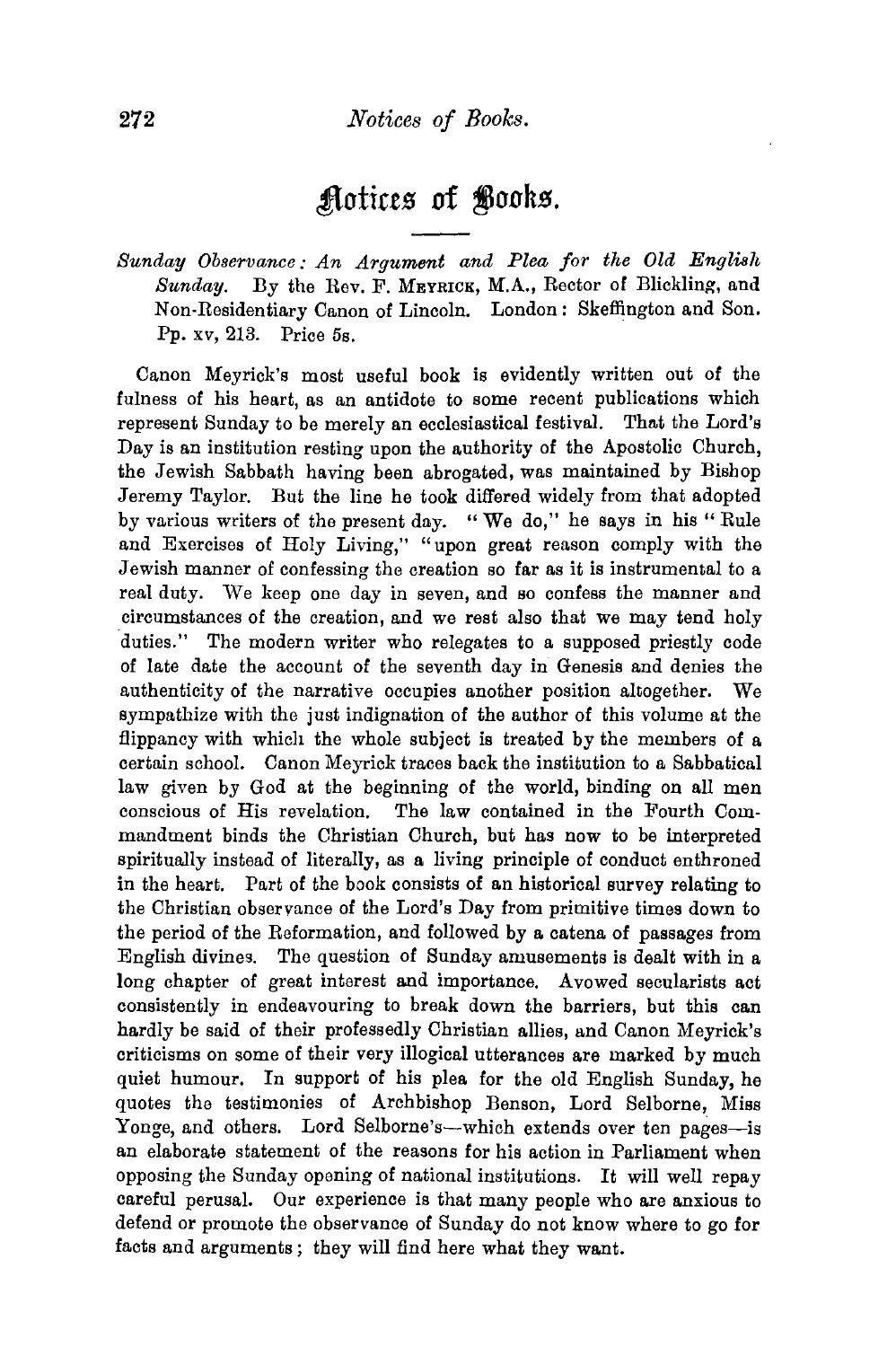*The English Church from the Accession of Charles I. to the Death of* Anne (1625-1714). By the Rev. WILLIAM HOLDEN HUTTON, B.D., Fellow, Tutor, and Prælector of St. John's College, Oxford, Examining Chaplain to the Bishop of Ely. London: Macmillan and Co., Ltd. Pp. ix, 368. Price 7s. 6d.

This is the sixth volume of the new "History of the English Church" in course of publication by Messrs. Macmillan. The fifth, in which Mr. Walter Frere is to tell the story of the reigns of Elizabeth and James I., has not yet made its appearance, but may be expected shortly. From the historical point of view the Elizabethan period fully equals the Caroline in importance and interest, if not actually surpassing it, yet for most people the latter possesses a greater attraction. It is the one period in the annals of the Church of England which is enveloped by a halo of romance. Poetry and sentiment have cast a charm over it. Its *dramatis personce* are familiar names to thousands who know nothing of the less picturesque, but not less able and devoted, Churchmen of a preceding generation. In his narrative of the ninety years following the accession of Charles I., Mr. Hutton has had a wealth of material ready to his hand. The histories of Clarendon and Burnet, to say nothing of later writers, such as Dr. Gardiner and Lord Macaulay, cover between them the whole of the time embraced in this volume. Evelyn's "Diary" all but covers it, while the mass of contemporary memoirs, journals, controversial literature, and State Papers, is almost overwhelming. Under such circumstances the difficulties of selection and arrangement are considerable, but Mr. Hutton has successfully seized upon the salient points and given us a very interesting book. His study of the period is, on the whole, marked by much fairness. In a chapter on " The Church and the Clergy before the Civil Wars" he draws attention to some forgotten facts, describing the amount of quiet religious work that was going on below the surface, and the narrowness of the division in spiritual things between different sections of Churchpeople. He speaks highly of Puritanism at its best as "a powerful, and in many respects a righteous, force," encouraging a stern simplicity, and remarks that "much that was beautiful as well as strong in later English life was not a little due" to households trained on its principles. It is sometimes the fashion to represent the loyal devotion to the Church manifested by so many of her children during the Commonwealth time as the result of Laud's influence. Its growth is shown in these pages to be of much earlier date, and traceable to other sources. The truth is that no small number of those who suffered under the Protectorate disapproved of the policy which had involved Church and King in a common overthrow.

Charles I. is dealt with here rather severely. Whatever his political offences may have been, we do not think that the troubles in the Church can be laid at his door. Mr. Hutton, while admitting the violence of Laud's methods, considers that his aims were realized to a large extent even in the few years while he was in power. He credits the Archbishop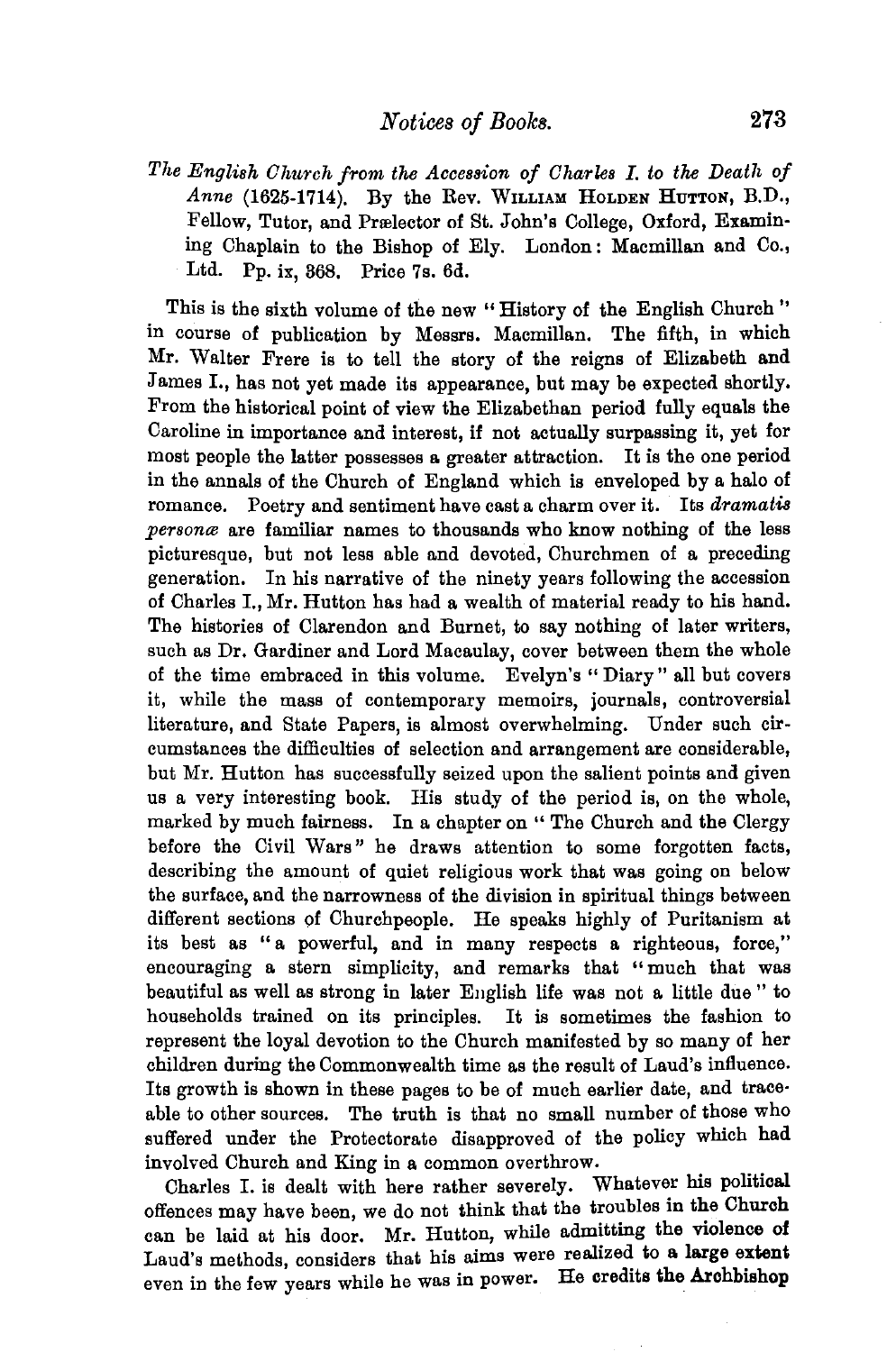with having "seen clearly where the dividing-line lay," for his measures '' made it clear to Englishmen that a rigid Calvinism and a Presbyterian hierarchy were alike inconsistent with the principles of the Church of .England." The conclusion arrived at corresponds more or less with the view expressed in the epigrammatic . phrase that Laud found the Church fluid and left it solid. But the illegalities perpetrated by the High Commission Court, and the contempt for law of which Clarendon complains, arousing the hatred of almost the whole legal profession, are passed over ·far too lightly by the author; neither do we share his apparent admiration for Archbishop Neile of York. The concise account of the interregnum makes very good reading, and contains a useful sketch of the religious system then set up, with remarks on Cromwell's theory of liberty of conscience. He looked for "the formation of a federated religious body which should be Puritan in its essential principles, excluding English Churchmen and Romanists, and should labour under State control to advance the righteousness of the people." The events of the last two Stuart reigns have been so often described that little room is left for a fresh treatment of them, and the most important portions of the latter half of the book are those relating to Church affairs between 1688 and 1714. Of the Nonjurors too favourable a picture is drawn. The Comprehension Bill and the proposals for Prayer-Book revision in 1689 are noticed at some length ; but we fancy that Mr. Hutton has not seen the full text of the Comprehension Bill as printed by the Historical Manuscripts Commission in an appendix to their twelfth report. He has also devoted a separate chapter to the Convocation controversies which extended over several years, and the questions involved in these unseemly wrangles -some of them important ones-are explained with much care. Before Anne's death the romance and glamour of the Caroline period had begun to fade into the light of common day.

There are just a few points that call for friendly criticism. We do not think Mr. Hutton is correct in saying that the canons of 1640 appear to be still in force. The last section in the Statute of 1661 (13 Charles II., c. 12) was carefully worded; but its obvious effect was to annul those of the 1640 canons which related to ecclesiastical jurisdiction, or extended ·unconstitutionally the operation of the Penal Laws, and to put things 'back to the state they were in at the end of 1639. The cultivation of amicable relations with the Eastern Church, with which the Nonjurors are credited here, really began in the time of Charles I. The *Codex Alexandrinus* was given to the King by Cyril Lucar. Men like Isaac Basire, Bishop Morton's chaplain, and others who had served as chaplains in the Levant, took a keen interest in Eastern Christianity, and the Prayer-Book had been translated into Greek. In the paragraph on South, whose sermons have fallen nowadays into sad neglect, we should like to have seen a more adequate recognition of his great gifts. It is said that "he died a Canon of Christ Church, where, indeed, he had preferred to be." But he was Prebendary of Westminster as well as Canon of Christ Church, and it is at Westminster that he lies buried. One remarkable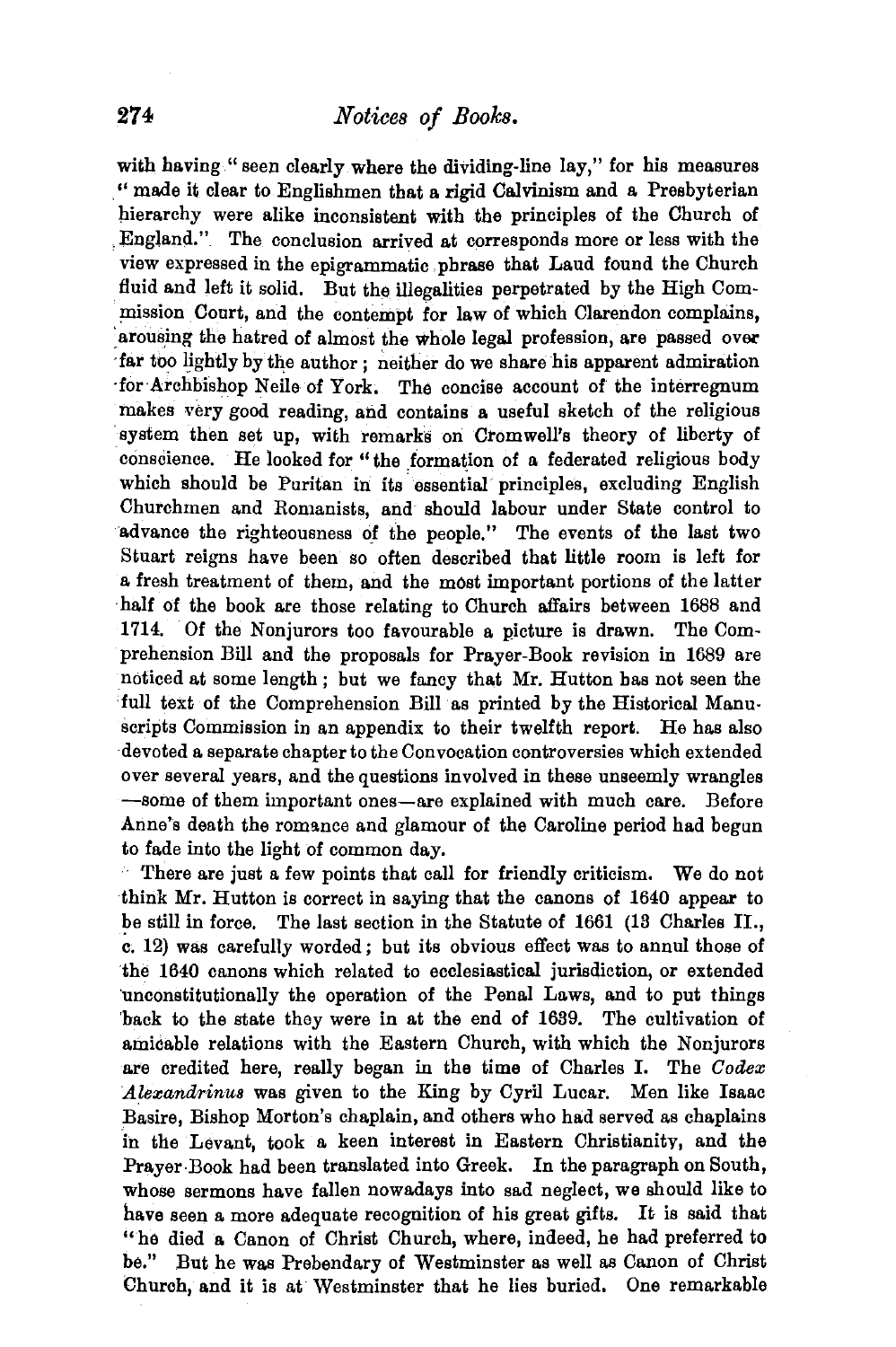incident should have received fuller notice. The case of Bishop Watson is almost the solitary instance of the deprivation of a Bishop by judicial sentence since the abolition of the High Commission Court, and the only one in which the questions of jurisdiction involved in such a proceeding were discussed in a court of law. The opinions pronounced by the judges have been handed down in the legal reports of the time. Mr. Hutton's too brief reference to Bishop Watson makes no allusion to these circumstances, and the omission of something like a summary of the particulars is to be regretted. Though it is only a trifling matter, we dislike the change in the spelling of our old friend Denis Granville's name. An improved index is also a. desideratum. But as an introduction to the study of the eventful period with which it deals we would warmly. commend this volume.

*William Wilberforce: The Story of.a Great Crusade.* By TRAYERS BuxTon, M.A., Secretary of the British and Foreign Anti-Slavery. Society. London: The Religious Tract Society. Pp. 187. 2s. 6d.

It is some time since such a thoroughly good popular biography made its appearance. Mr. Travers Buxton has given us not only a narrative of the long fight for the abolition of slavery, but a graphic sketch of the personality of the leader to whose untiring fortitude and patience the Victory was largely due. Many of those who took an active part in the earlier stages of the struggle passed away before it ended. Wilberforce himself had the happiness of living just long enough to see the good cause triumph, receiving the news a week previously to his death. We are afraid that the present generation knows little about him, and Mr. Buxton has rendered a real service in resuscitating his memory. Wilberforce's surroundings, both in early and later life, are well described, as are also his religious and political opinions, and the various philanthropic enterprises in which he engaged. It is interesting to note that, besides being one of the earliest promoters of the Church Missionary and Bible Societies, he led the way in London hospital reform, and did much for the spread of education among the poor. To many readers the extracts from his correspondence, skilfully interwoven by Mr. Buxton with the narrative, will prove a source of attraction. These extracts, as remarkable for their mild wisdom as for their piety, relate to a number of subjects, public and personal. We observe amongst them a curious criticism on Gibbon, who is described as " coxcomb all over : but of great learning as well as very great show of it. He has the merit, also, of never declining a difficulty. But his style is abominably affected . . . and then his paganism is vastly more confirmed than that of Tully, or any other of the old school." There is much about Pitt and Burke, John Newton, the Milners, Hannah More, and some of Wilberforce's immediate allies in the campaign against slavery, including Granville Sharp and Clarkson. Mr. Buxton takes some pains to clear Clarkson from the charge made against him by Wilberforce's sons of depreciating their father's work in order to magnify his own, and shows the accusation to have been unjust.